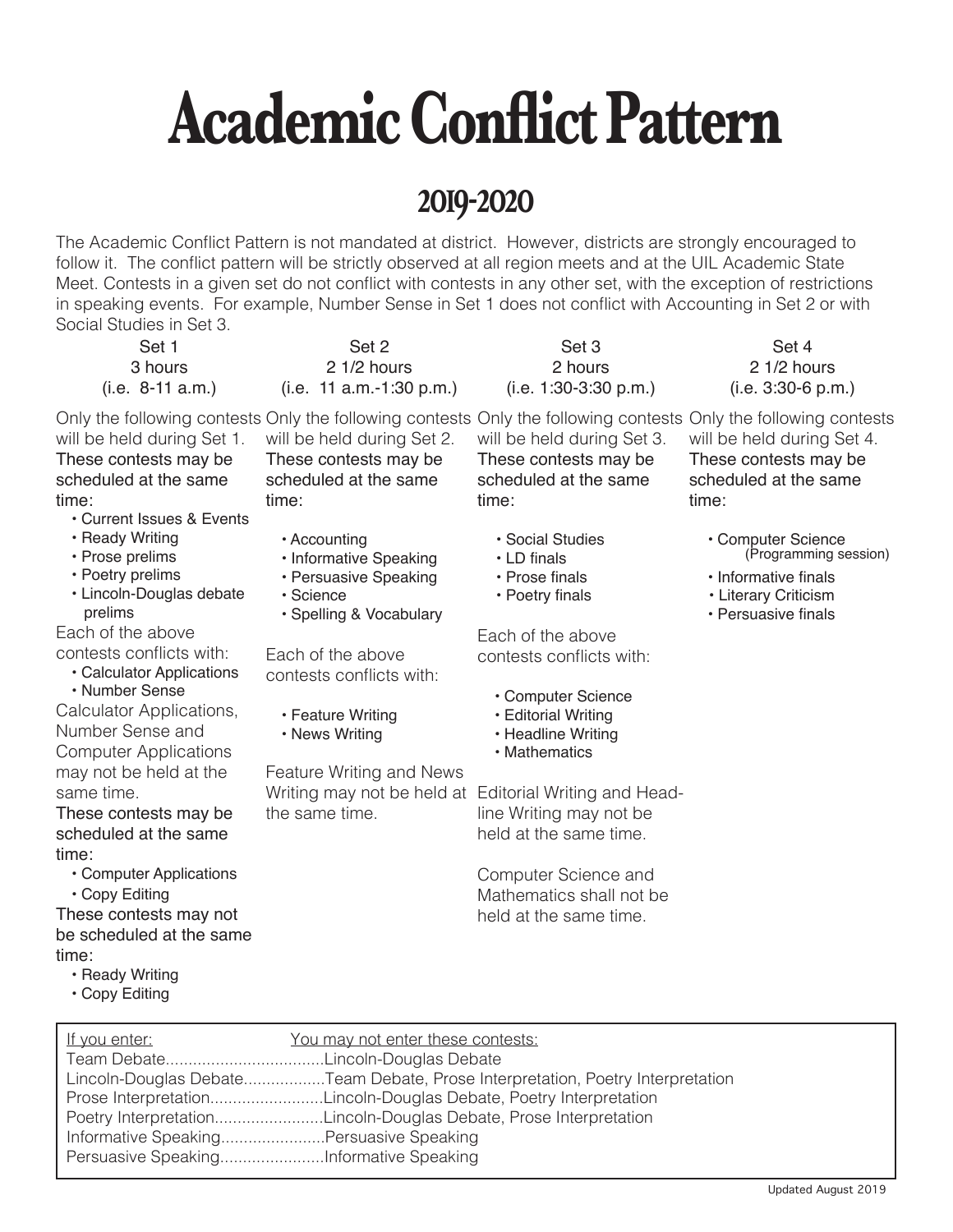# <sup>2019-2020</sup> Academic Conflict Pattern



The following events may begin at the same time: Prose, Poetry, Lincoln-Douglas Debate, Ready Writing\*, Computer Applications\* and Current Issues & Events. Calculator Applications, Number Sense and Computer Applications may not be held at the same time. Students may also participate in both Current Issues & Events and Computer Applications so long as they are set up and do not delay the start of the Computer Applications contest. Number Sense and Calculator Applications conflict with Current Issues & Events, ready writing, prose/poetry interpretation and Lincoln-Douglas debate. Ready Writing and Copy Editing may not be scheduled at same time. Computer Applications and Copy Editing may be held at same time. SET 1 3 hours

The following events may begin at the same time: Informative Speaking, Persuasive Speaking, Spelling & Vocabulary, Science and Accounting. News Writing\* and Feature Writing\* may not be held at the same time. Note: Informative and Persuasive Speaking finals and Computer Science Programming may conflict. SET 2 2.5 hours

The following events may be held at the same time: Mathematics, Social Studies, Prose, Poetry and Lincoln-Douglas Debate. Editorial Writing\* and Headline Writing may not be held at the same time. Computer Science and Mathematics shall not be held at the same time. SET 3 2 hours

The following events may begin at the same time: Informative Speaking finals, Persuasive Speaking finals, Literary Criticism and Computer Science Programming\*\*. Programming is administered at all levels of competition – district, regional and state. SET 4 2.5 hours

> \*- Events utilizing computers (Computer Applications, Editorial, Feature, News, and Ready Writing) must have at least 30 additional minutes earlier than indicated on the chart to set-up equipment. The contestant is not required to be present for equipment set-up.

\*\* – The 2.5 hour block indicated for Computer Science hands-on programming allows 30 minutes for roll call, preliminary announcements and the "dry run" practice problem, followed by a full two hours for the actual contest. NOTE: T